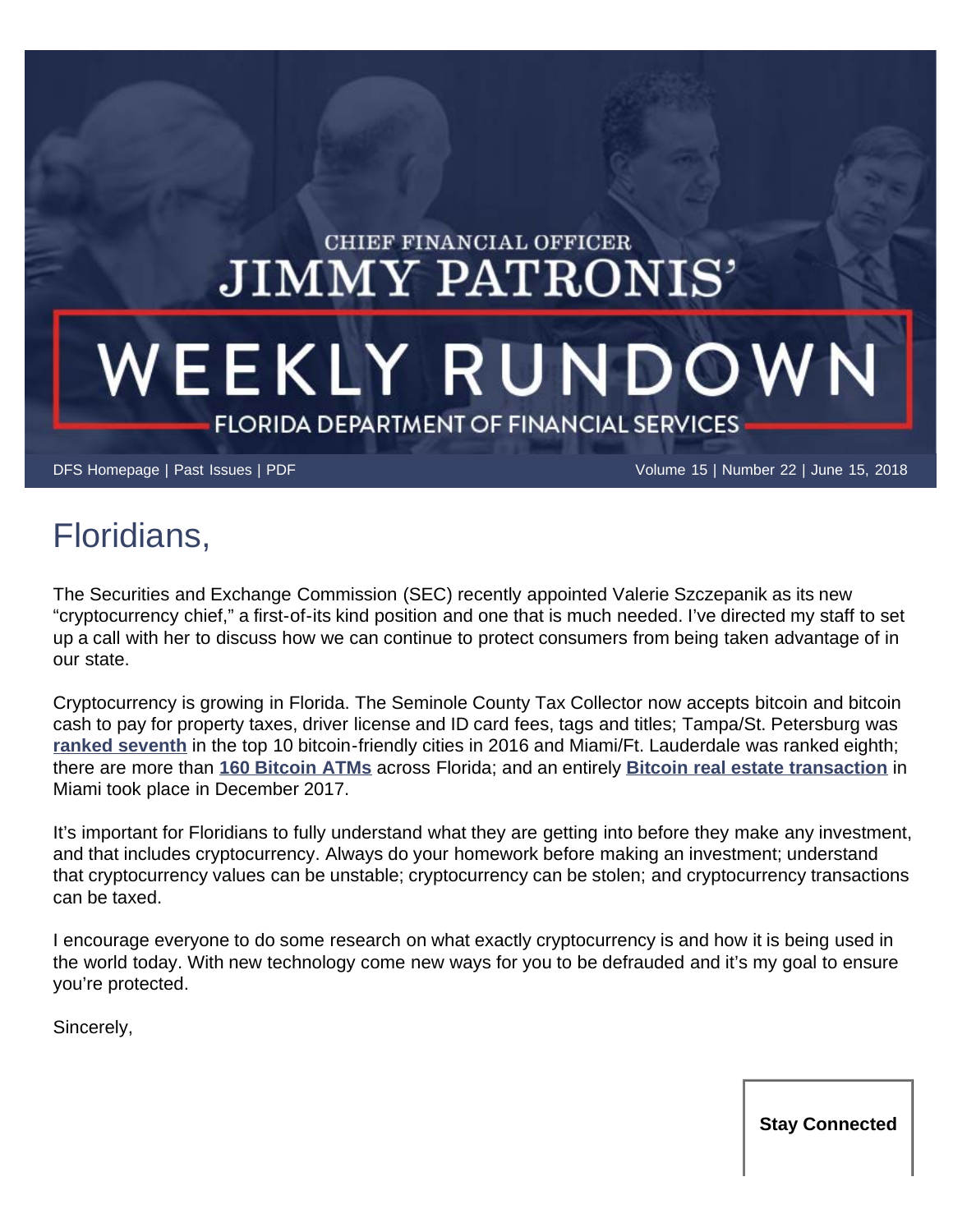*Jimmy Patronis Chief Financial Officer State of Florida*



## News of Interest

Florida Politics: **[Jimmy Patronis announces efficiency savings in workers' comp oversight efforts](http://floridapolitics.com/archives/266266-jimmy-patronis-announces-efficiency-savings-in-workers-comp-oversight-efforts)**

Sunshine State News: **[Lobbyists face new requirements at Citizens](http://sunshinestatenews.com/story/lobbyists-face-new-requirements-citizens)**

WTVT Fox Tampa: **[CFO Jimmy Patronis on Hurricane Season and Insurance Prep](http://mms.tveyes.com/MediaCenterPlayer.aspx?u=aHR0cDovL21lZGlhY2VudGVyLnR2ZXllcy5jb20vZG93bmxvYWRnYXRld2F5LmFzcHg%2FVXNlcklEPTI1NzY0MSZNRElEPTk5MTM0NTUmTURTZWVkPTE3MjUmVHlwZT1NZWRpYQ%3D%3D)**

Daytona Beach News-Journal: **[Hurricane repairs contractor accused of bilking homeowners](http://www.news-journalonline.com/news/20180608/hurricane-repairs-contractor-accused-of-bilking-homeowners-in-volusia-flagler)**

Capital Soup: **[CFO Jimmy Patronis: SEC Right to Appoint Cryptocurrency Chief](http://capitalsoup.com/2018/06/07/cfo-jimmy-patronis-sec-right-appoint-cryptocurrency-chief/)**

Orlando Sentinel: **[New hurricane insurance covers more costs](https://www.pressreader.com/usa/orlando-sentinel/20180611/281878709075438)**

### CFO Jimmy Patronis Announces Additional Workers' Comp Cost Reductions for Florida Businesses

Florida Chief Financial Officer (CFO) Jimmy Patronis announced on Wednesday additional workers' compensation cost reductions that will save carriers an estimated nearly \$20 million in 2019, allowing carriers to help further alleviate costs on Florida businesses. These reductions are a direct result of the sound financial management of the Workers' Compensation Administration Trust Fund (WCATF) and the Special Disability Trust Fund (SDTF), two funds that workers' compensation carriers contribute to.

CFO Patronis said, "Just last month, we **[announced](https://www.myfloridacfo.com/sitePages/newsroom/pressRelease.aspx?id=5031)** that a 1.8 percent decrease in workers' compensation rates could mean a \$79.5 million savings for Florida businesses. Reducing the cost of doing business for workers' compensation carriers by \$20 million means additional savings could be passed on to Florida businesses, easing financial burdens. Anytime we can reduce the cost of doing business we should. Doing so supports our neighborhood businesses and ultimately, both our local and state economy."

**Background**: Legislative changes in 1997 resulted in the SDTF being prospectively abolished and statutorily prohibited from accepting any new claims for dates of accident after December 31, 1997.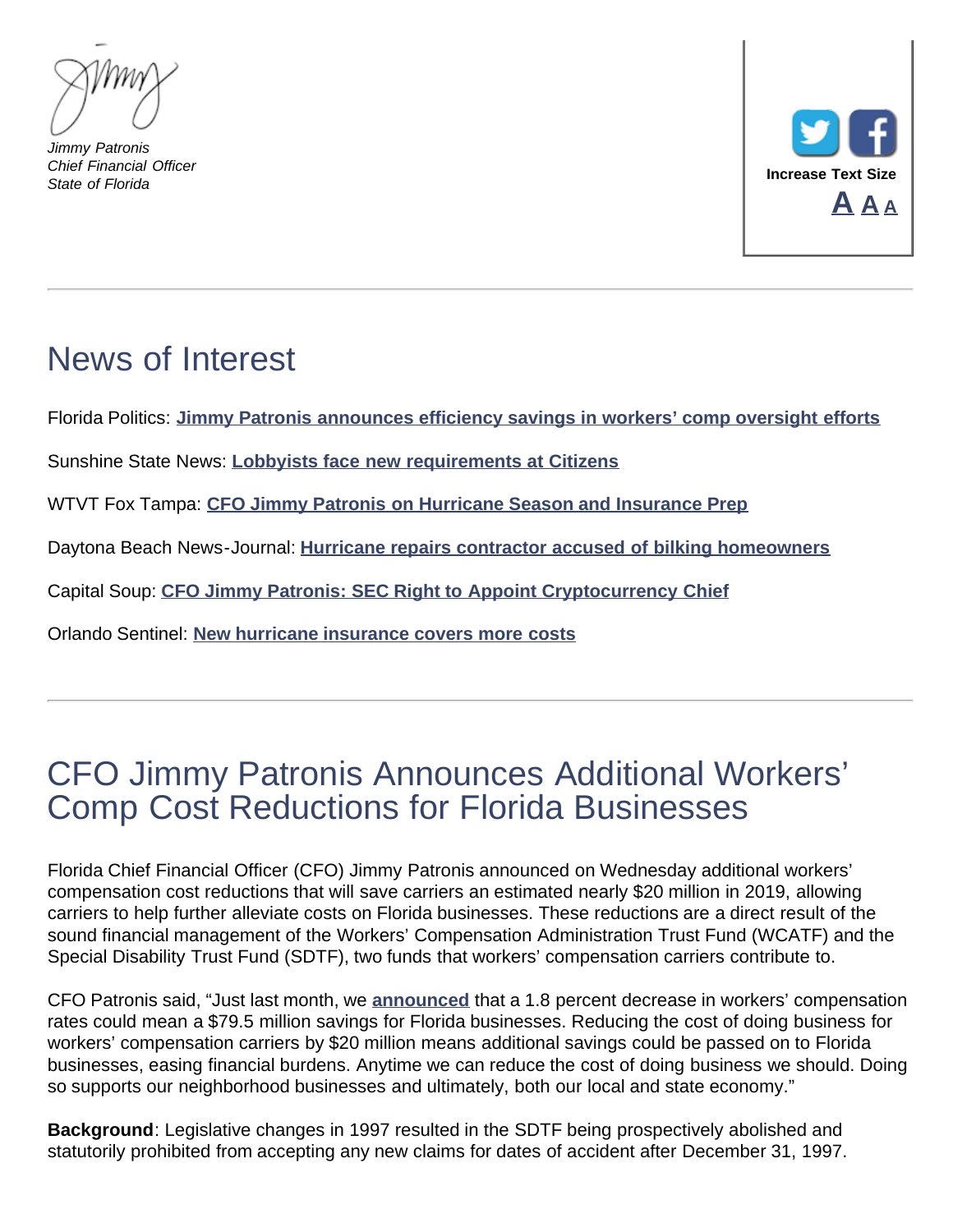However, in accordance with Florida law, insurers and individual self-insured employers continue to be assessed to fund a small number of older claims. Further, fiscally responsible management of the WCATF has allowed for assessment rates to be reduced.

#### \$140,000 AOB Fraud Scheme Across Eight Florida Counties Lands Contractor with Grand Theft and Racketeering Charges

Chief Financial Officer (CFO) Jimmy Patronis announced the arrest of Timothy Matthew Cox, owner of Nationwide Catastrophe Services, Inc. and Restoration Response Services, Inc., for an alleged Assignment of Benefits (AOB) fraud scheme that impacted 19 homeowners in eight Florida counties and one Texas county. Cox stole nearly \$140,000 for home repairs related to damages from tropical weather events that he never provided. As a result of Cox's alleged activity, the victims' homes sustained additional damage from significant weather events, including Hurricane Irma.

CFO Jimmy Patronis said, "Criminals who prey on Florida families after a hurricane or tropical storm are some of the worst we see. This type of fraud has skyrocketed and impacts all Florida consumers. One of my first actions I took as your CFO was to create Florida's Disaster Fraud Action Strike Team to go after this type of fraud. With more than 100 ongoing investigations statewide, we are coming for anyone who takes advantage of our residents during vulnerable times."

**[CFO Patronis' Bureau of Insurance Fraud](https://www.myfloridacfo.com/Division/DIFS/)** found that Cox and his team targeted Brevard, Clay, Escambia, Flagler, Orange, Osceola, Seminole and Volusia Counties and Tarrant County, Texas. These areas were impacted by tropical storms and hurricanes, and Cox pressured homeowners to sign an AOB contract to have damages repaired. Cox received \$139,444.97 from the 19 victims and their insurance carriers. After receiving the insurance payments, Cox's team never started any of the work they were contracted to perform on the 19 homes. The payments made to Nationwide Catastrophe Services, Inc. and Restoration Response Services, Inc. were deposited into bank accounts controlled by Cox, who used the money for personal use.

Cox was arrested and booked into the Polk County Jail June 5, 2018. He faces multiple counts of grand theft and racketeering and could face up to 30 years in jail. The case is being prosecuted by the Attorney General's Office of Statewide Prosecution.

When consumers sign an AOB they are granting their contractor or restoration specialist with the right to negotiate the insurance claim directly with their insurance carriers. This allows the contractor or restoration specialist to receive the consumer's insurance benefits directly from the insurance carrier. Consumers who have experienced or witnessed this type of activity are encouraged to reach out to CFO Patronis' Fraud Tip Hotline by calling 1-800-378-0445. Callers can choose to remain anonymous.

## \$1 Million in Grants Awarded for Fire Safety Equipment